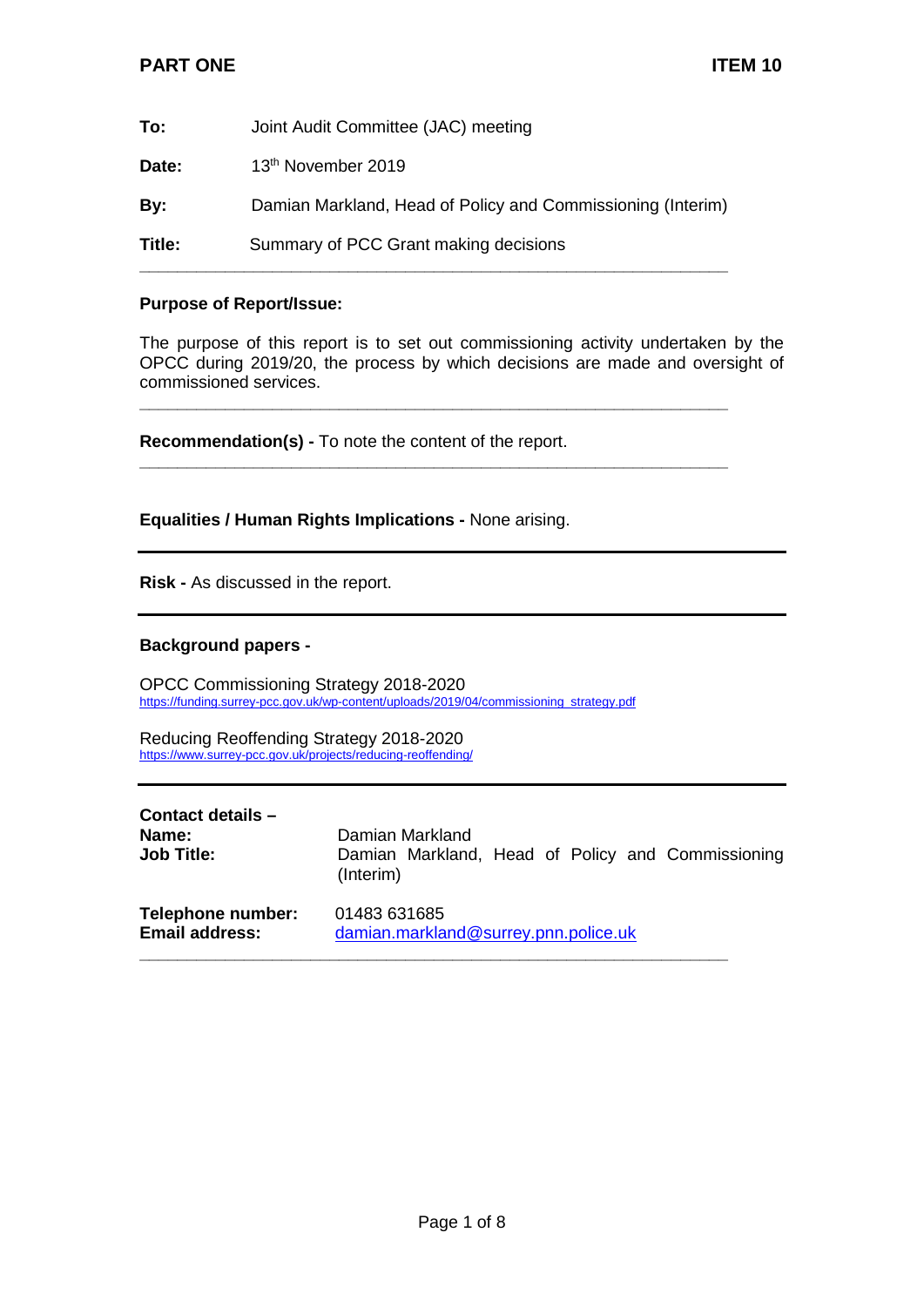## **1. Background**

The overarching aims of the Office of the Police and Crime Commissioner's (OPCC) commissioning activities are set out in the publically available Commissioning Strategy 2018-2020, available on the OPCC's Funding Hub. [\(https://funding.surrey-pcc.gov.uk\)](https://funding.surrey-pcc.gov.uk/). As per the document, OPCC commissioning is built upon an evidence-base of local need and is guided by the following high level principles:

- Remember who we are commissioning for whether that be a local resident, a victim of crime or an offender, they are at the centre of the service.
- Respond to the specific needs of Surrey's residents.
- Encourage and facilitate service providers to work together and provide clear user pathways.
- Be bold and innovative in our approach, whilst respecting and building on good practice already in place.
- Develop services which work hand-in-hand with Surrey Police, partners and the Criminal Justice System to improve a person's experience.
- Work with our partners to make the best use of our resources, commissioning services together when it is right to do so.
- Provide strong management, ensuring that all funding is allocated fairly and transparently against need, that services are outcome focussed, provide good value for money and continuously improve.
- Invest in future services by medium to long-term planning and building evidence of good practice.

The OPCC is responsible for commissioning and funding projects, initiatives and services across the following three key areas:

#### **i. Services for Victims of Crime**

In October 2014, Police and Crime Commissioners in England and Wales took on responsibility for the commissioning of support services for victims and witnesses of crime. This followed the Government consultation 'Getting it Right for Victims and Witnesses' and recognised that local services must have flexibility to meet the different and changing needs of the population and are therefore best commissioned at a local level.

Under the current arrangements, funding is provided to PCCs on an annual basis by the Ministry of Justice (MoJ). In Surrey, the OPCC allocates MoJ funding to two distinct areas of delivery:

• **Generalist Assessment and Support Service**: On 1 April 2019 Surrey Police opened its new Victim and Witness Care Unit, based out of Guildford Police Station. This professionally trained team has been established by the OPCC and Surrey Police to help victims of crime cope and, as far as possible, recover from their experience, putting in place care plans tailored to the needs of the individual. The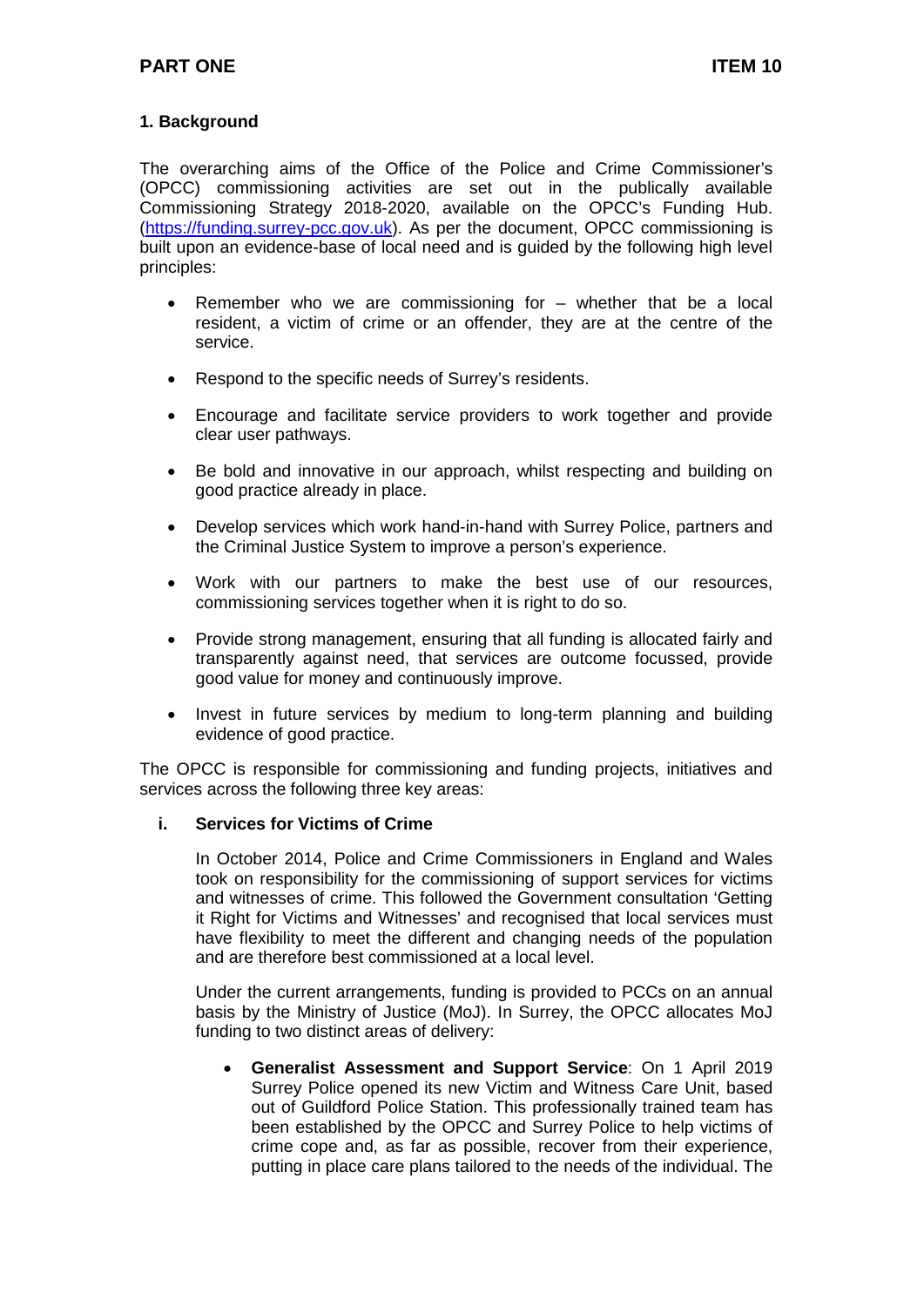team is also able to provide support to witnesses of crime, linking with other criminal justice agencies, departments and charitable organisations in order to obtain information and ensure individuals are kept informed about the case and possible attendance at court.

• **Specialist Support Services:** The PCC is also responsible for commissioning local specialist services that meet the specific needs of the people of Surrey. Key services include Domestic Abuse Outreach, Independent Sexual and Domestic Violence Advisors and specific services for young people. These services are delivered by a range of local providers.

#### **ii. Community Safety:**

The Community Safety Fund (CSF) gives the PCC the ability to commission services that improve community safety in Surrey, including the reduction of ASB and crime. Unlike funding for victims of crime, this money is provided directly from the OPCC's budget, with an annual sum of £510,000 ringfenced for this purpose.

#### **iii. Reducing Reoffending:**

Reoffending costs the UK taxpayer billions every year, damaging communities, creating victims and producing a significant drain on policing and a broad spectrum of other public services. The Reducing Reoffending Fund was established by the PCC to support projects and initiatives aimed at reducing reoffending in Surrey. As with the Community Safety Fund, this money is provided directly from the OPCC's budget, with an annual sum of £255,000 ring-fenced for this purpose.

The OPCC's Reducing Reoffending Strategy sets out how the office, in partnership with all relevant agencies, will work towards reducing reoffending by adults and young people. The key outcomes are as follows:

- Reducing the number of people who reoffend and relieving the burden on the prison service;
- Improving victim outcomes and satisfaction rates;
- Improving support and supervision of offenders who present the higher risks to society;
- Introducing more effective outcomes for people who are diverted from the formal justice system with better use made of communitybased options.

## **2. Grant Giving Process**

The majority of funding awarded by the OPCC to organisations is provided via a formal grant giving process. The OPCC operates two separate grant giving procedures, depending on the level of funding required – Standard Grants and Small Grants. Both procedures are outlined below and have previously been independently assessed by internal auditors RSM in May 2016 and December 2017. The resulting recommended actions that came from these audits have since been actioned.

#### **Standard Grant Procedure (for sums larger than £5,000)**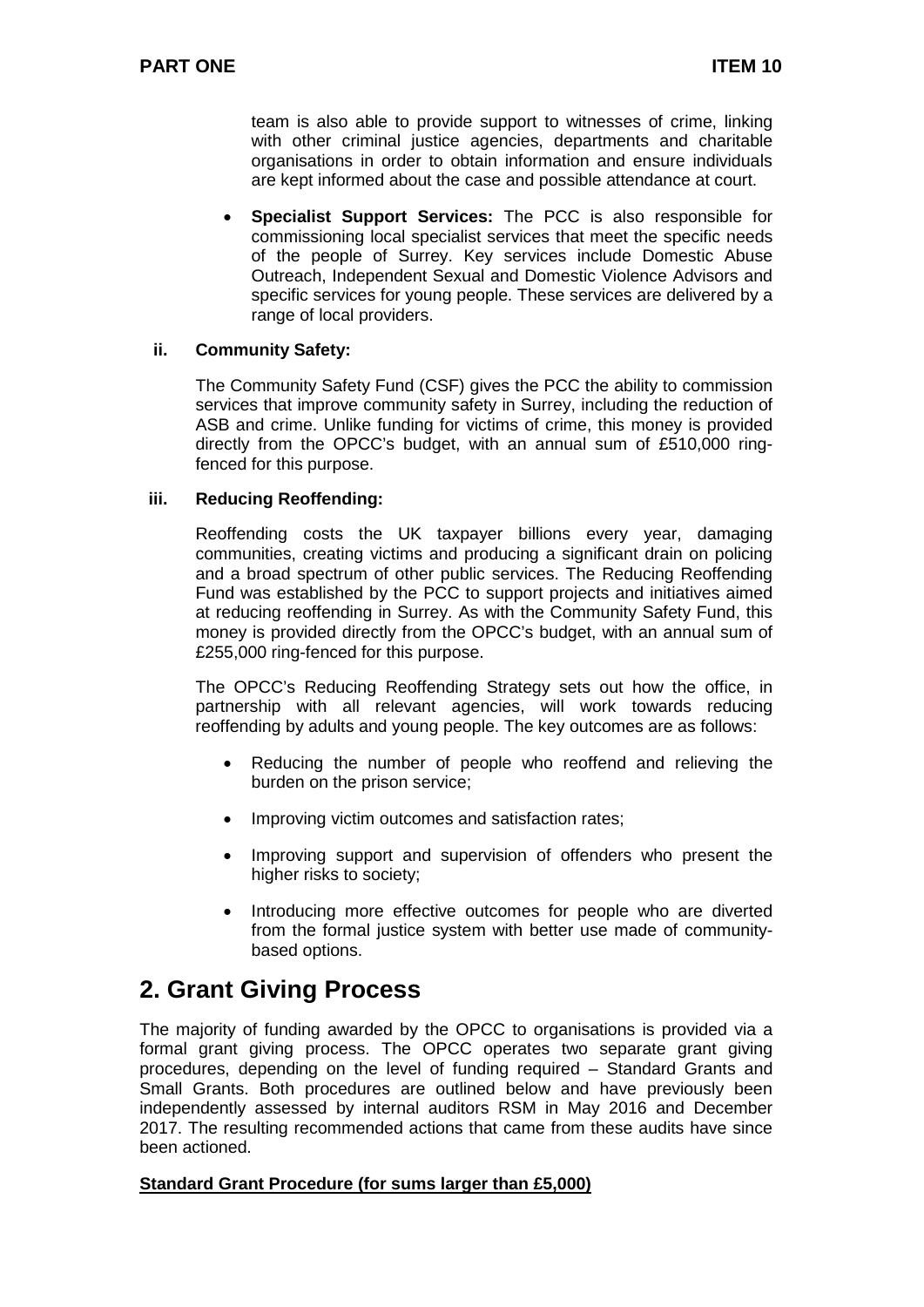For both the **Community Safety Fund** and the **Reducing Reoffending Fund**, Standard Grant funding rounds are held quarterly, subject to there being available funding. The respective Policy and Commissioning Leads for these funds set the dates for each funding round at the start of the financial year and these are advertised on the OPCC's Funding Hub.

In the case of the **Victim Fund**, in order to comply with MoJ grant requirements the majority of funding is committed at the start of the financial year. As such, funding rounds for Standard Grants only take place in instances where funding is available. This is outlined on the Funding Hub and users are invited to join a mailing list to be informed should the Standard Grant process be opened.

The standard grant making process comprises of the following stages:

## **Pre-application**

- The relevant Policy and Commissioning Lead must advertise when the Fund is open to receive applications, giving at least one month's notice of the application submission deadline.
- Funding rounds are, at a minimum, advertised on the Funding Hub and via the Funding Hub's mailing list.
- The Funding Hub provides applicants with access to the relevant application form<sup>[1](#page-3-0)</sup>, along with grant criteria and guidance for submission:

**Victim Fund Criteria:** [http://funding.surrey-pcc.gov.uk/apply-for-funding/victim](http://funding.surrey-pcc.gov.uk/apply-for-funding/victim-fund-grant-criteria-and-process/)[fund-grant-criteria-and-process/](http://funding.surrey-pcc.gov.uk/apply-for-funding/victim-fund-grant-criteria-and-process/)

**Community Safety Fund Criteria:** [http://funding.surrey-pcc.gov.uk/apply-for](http://funding.surrey-pcc.gov.uk/apply-for-funding/community-safety-fund-grant-criteria-and-process/)[funding/community-safety-fund-grant-criteria-and-process/](http://funding.surrey-pcc.gov.uk/apply-for-funding/community-safety-fund-grant-criteria-and-process/)

**Reducing Reoffending Fund Criteria:** http://funding.surrey- pcc.gov.uk/applyfor-funding/reducing-reoffending-fund-grant-criteria-and-process/

• Applicants can also see the remaining funding available from each funding stream using the Funding Hub's Funding Stats page [\(http://funding.surrey](http://funding.surrey-pcc.gov.uk/funding-stats/)[pcc.gov.uk/funding-stats/\)](http://funding.surrey-pcc.gov.uk/funding-stats/)

## **Application**

The [pccfunding@surrey.pnn.police.uk](mailto:pccfunding@surrey.pnn.police.uk) inbox is used to receive all applications, with the relevant Policy and Commissioning Lead acting as gatekeeper.

The relevant Policy and Commissioning Lead is responsible for:

- acknowledging receipt of all applications, with an email sent to applicants providing a timescale for when they will receive a decision;
- logging each application received on the respective grant spreadsheet;

<span id="page-3-0"></span><sup>-</sup><sup>1</sup> From 2020/21, Standard Grants will be submitted via an online form as opposed to a downloadable form, as is the case with Small Grants.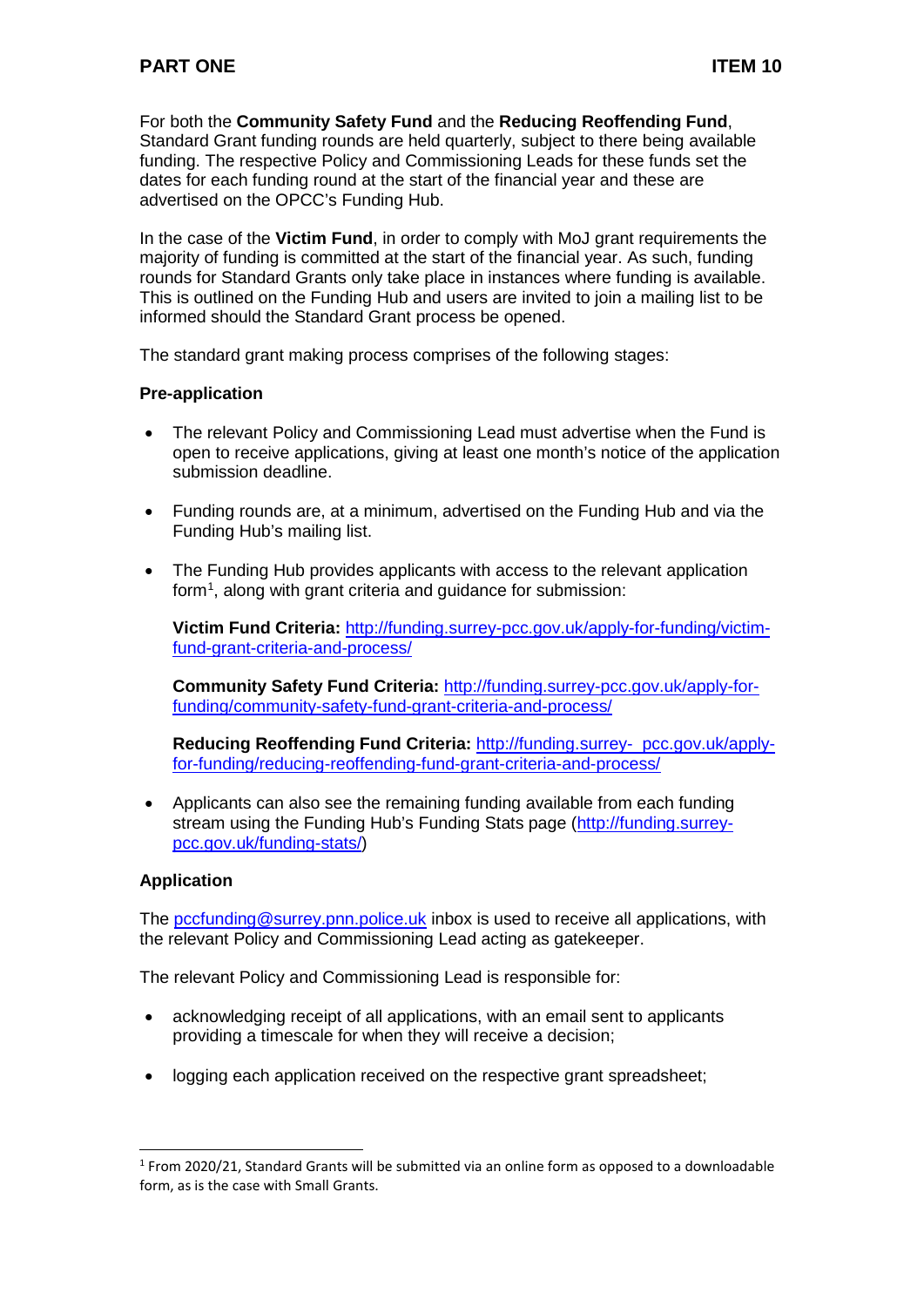- reviewing each application against the criteria, clarifying information provided and undertaking desktop research as necessary;
- preparing a summary of all grants for the respective funding panel and an individual score sheet for each application to be used during the approval process.

## **Approval for recommendation to the PCC**

A grant approval panel then sits to assess each application in order to make a recommendation to the PCC as to whether funding should be awarded or not. The membership of the funding panel varies for each fund<sup>[2](#page-4-0)</sup>:

- **Victim Fund:** OPCC's Head of Policy and Commissioning & Head of Public Protection at Surrey Police.
- **Community Safety Fund:** OPCC's Head of Policy and Commissioning, the Policy and Commissioning Lead for Community Safety, a senior police officer from Surrey Police and an Independent Member.
- **Reducing Reoffending Fund:** OPCC's Head of Policy and Commissioning, the Policy and Commissioning Lead for Criminal Justice and an independent expert by experience.

The relevant Policy and Commissioning Lead must:

- Convene a grant approval panel to sit 7 working days after the application submission deadline;
- Provide members of the panel with a copy of each application and comments in advance of the meeting to assess against the grant criteria;
- During the panel, administer the score sheet to record the panel's decisionmaking.

The score sheet must detail:

• Attendance at the panel;

-

- Panel membership conflict of interest and if prejudicial to the decision, the member should be removed from the process for the relevant application;
- Recommendation to the PCC on whether to award funding or not, with justification provided.

<span id="page-4-0"></span> $2$  For 2019/20 the OPCC has been trialling a new approval process for the Community Safety Fund, whereby relevant stakeholders within the Force or partner agencies are asked to share their views on the applications received, which are then transcribed and provided to the PCC as part of the next stage. The intention is to reduce an over-reliance on a small group of individuals whilst accessing wider knowledge base. If successful, we may look to emulate the approach across the other funds for 2020/21 onwards.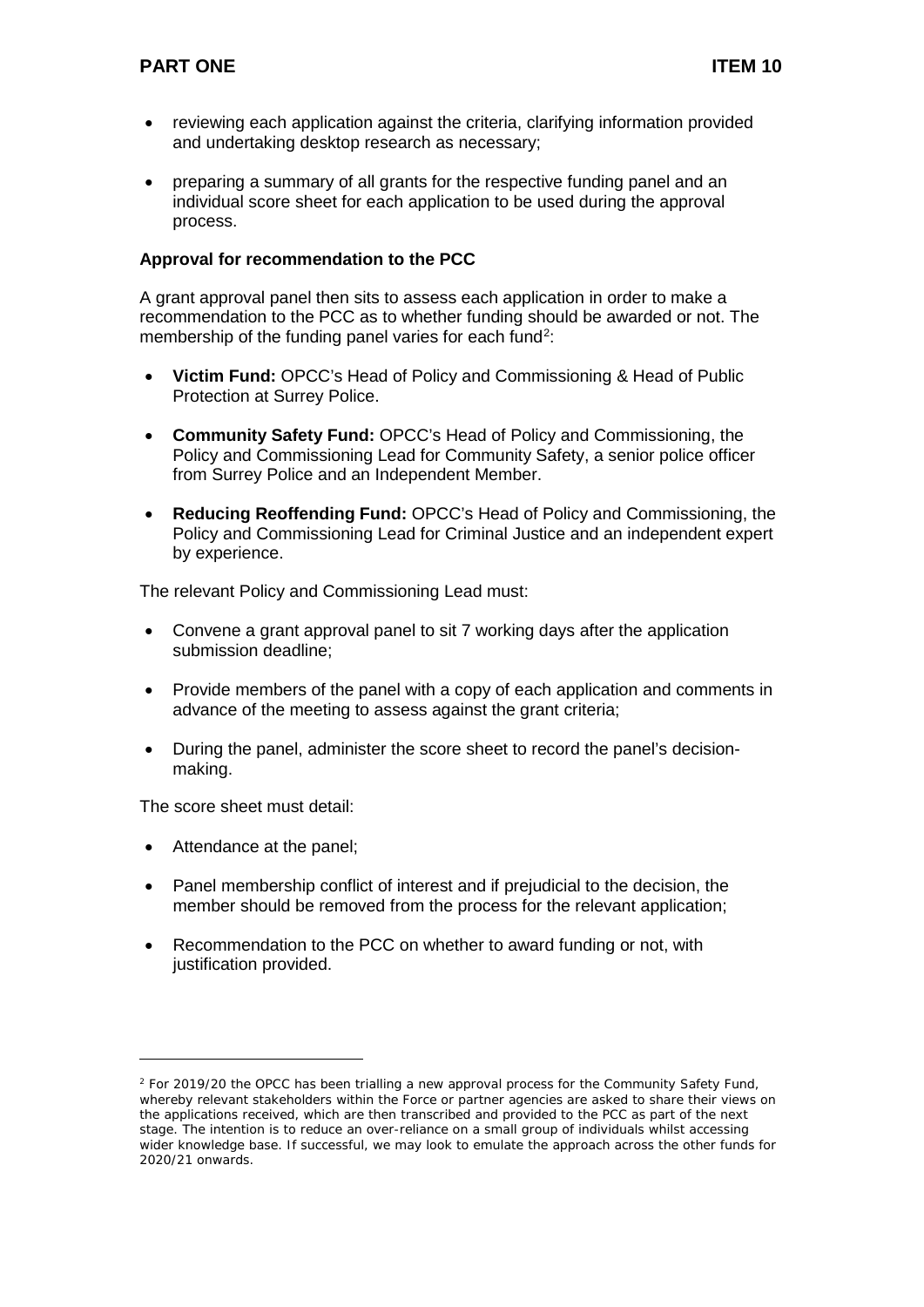## **PCC decision to award**

Post approval panel, the relevant Policy and Commissioning Lead must complete the following steps to process the application:

- Liaise with the OPCC Chief Finance Officer to conduct financial checks on accounts;
- A decision paper must be written within five working days from the panel date and made available to the PCC for approval of recommendations made by the panel. This should include details of all applications received – those recommended for approval, as well as those recommended not to be supported;
- Following the PCC's decision, email confirmation of the decision is sent to all applicants within 10 working days;

#### **Evaluation**

The OPCC Policy Officer must monitor all grants awarded, to include robust performance evaluation and compliance with the grant criteria, in accordance with the grant agreement. The respective grant spreadsheet allows deadlines for reporting to be entered and performance to be logged, allowing for easy oversight of all funding streams.

## *Visual Summary of process:*



## **Small Grant Procedure Statement (for sums less or equal to £5000)**

Organisations seeking funding of £5,000 or less can apply online through a small grant process – a streamlined procedure that allows for a faster turnaround.

Unlike the standard grant procedure, individuals and organisations can apply for a small grant at any point during the year as applications, subject to the availability of funding. The process of receiving, considering and processing small grants is as follows.

## **Application**

- Applications for small grants have to be made online through the PCC's Funding Hub [\(http://funding.surrey-pcc.gov.uk\)](http://funding.surrey-pcc.gov.uk/).
- Once an application has been submitted, an automatic email is sent to the OPCC's dedicated funding mailbox with full details of the application;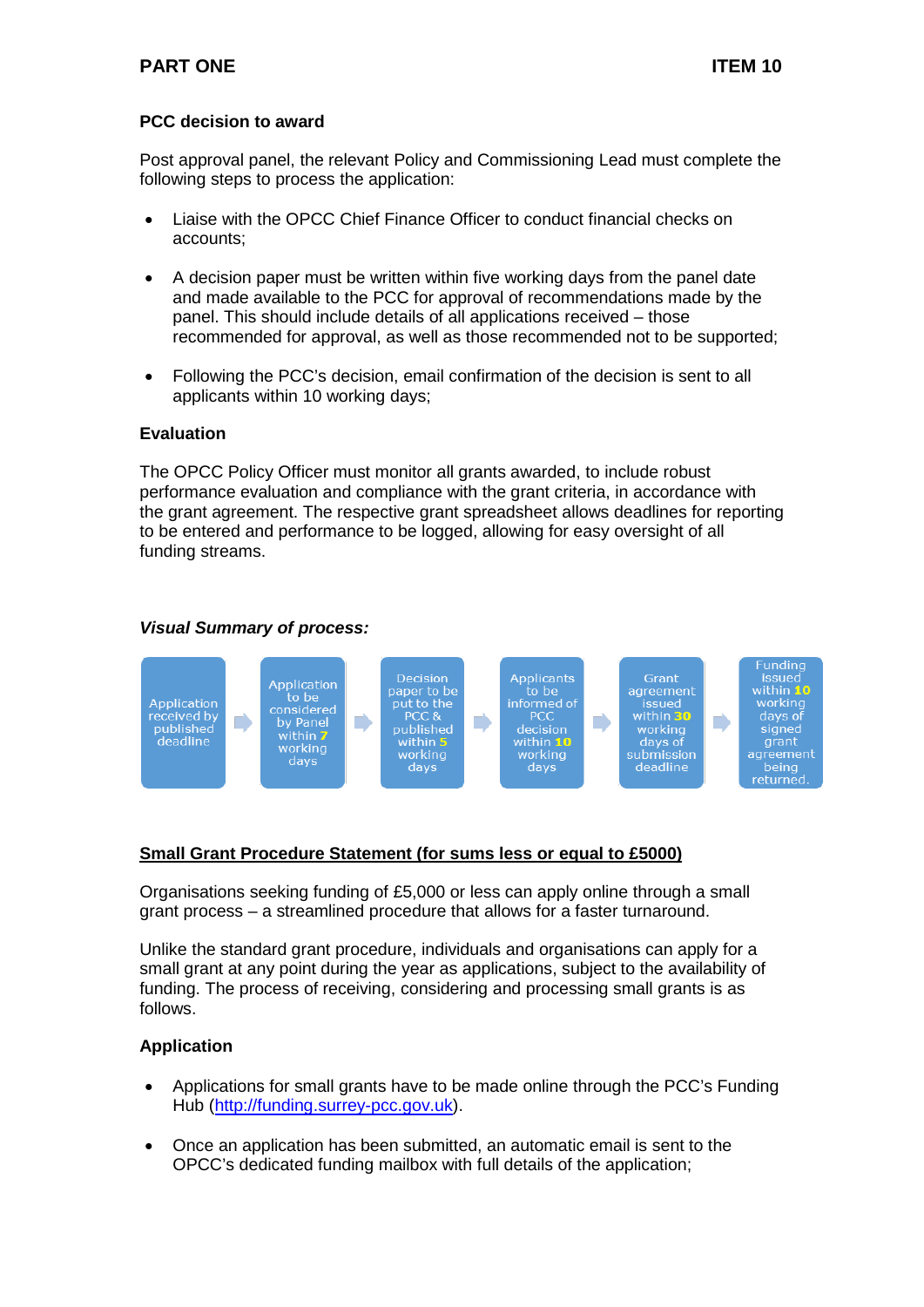• An automatic email is also sent to the applicant confirming submission, meaning there is no need for the Policy Officer to acknowledge receipt.

The relevant Policy and Commissioning Lead should:

- log each application received on the grant spreadsheet;
- review each application against the criteria, clarify information provided and undertake desktop research as necessary;
- file each application in the appropriate folder, to await approval;
- In the event that the Policy and Commissioning Lead believes they have a conflict of interest, they should raise the matter with their first line manager.

## **Consideration by PCC**

- The Policy and Commissioning Lead should schedule a meeting with the PCC, to discuss the small grant application;
- Based upon work carried out during Stage 1, the Policy and Commissioning Lead should provide their recommendation to the PCC as to whether the application should be approved.

## **PCC decision to award**

If the PCC supports the application, the Policy and Commissioning Lead must complete the following steps to process the application:

- Liaise with the OPCC Chief Finance Officer to conduct financial checks on accounts;
- The PCC should be asked to sign a formal decision paper, confirming the outcome of discussions and the agreement to fund;
- Following signing and publishing to the PCC's website, email confirmation of the decision must be sent to the applicant within 10 working days;

## **Evaluation**

The OPCC Policy Officer must monitor all grants awarded, to include robust performance evaluation and compliance with the grant criteria, in accordance with the grant agreement. The respective grant spreadsheet allows deadlines for reporting to be entered and performance to be logged, allowing for easy oversight of all funding streams.

## *Visual Summary of process:*